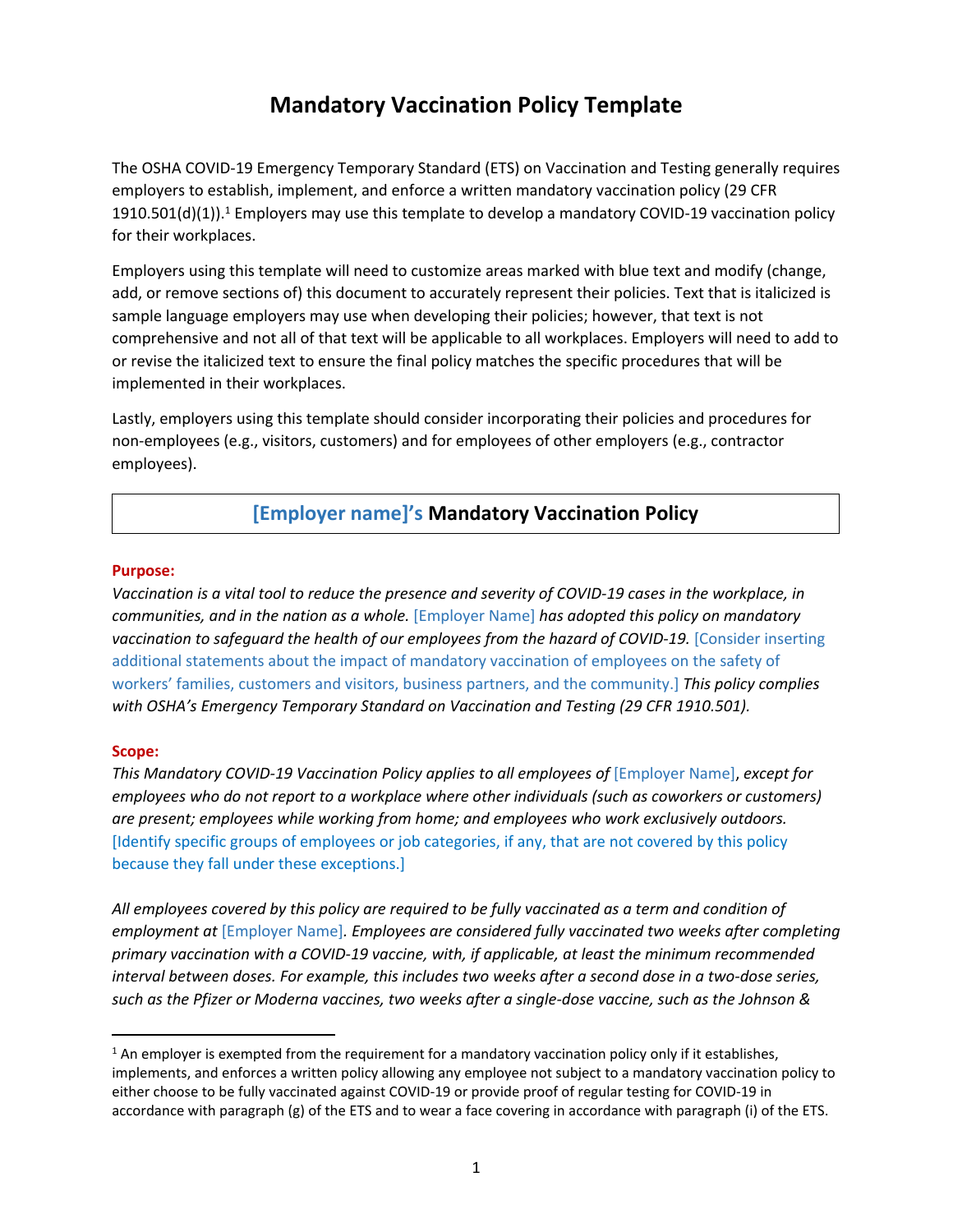*Johnson vaccine, or two weeks after the second dose of any combination of two doses of different COVID-19 vaccines as part of one primary vaccination series. All employees are required to report their vaccination status and to provide proof of vaccination. Employees must provide truthful and accurate information about their COVID-19 vaccination status, and, if applicable, their testing results. Employees not in compliance with this policy will be subject to discipline.* 

[Insert additional information on potential discipline for workers who do not follow the policy (e.g., unpaid leave, termination)]

*Employees may request an exception from this mandatory vaccination policy if the vaccine is medically contraindicated for them or medical necessity requires a delay in vaccination. Employees also may be legally entitled to a reasonable accommodation if they cannot be vaccinated and/or wear a face covering (as otherwise required by this policy) because of a disability, or if the provisions in this policy for vaccination, and/or testing for COVID-19, and/or wearing a face covering conflict with a sincerely held religious belief, practice, or observance. Requests for exceptions and reasonable accommodations must be initiated by* [insert relevant instructions]*. All such requests will be handled in accordance with applicable laws and regulations and* [insert reference(s) to the employer's applicable policies and procedures].

**[Employers should consult other resources for information about federal laws, including the Americans with Disabilities Act (ADA) and Title VII of the Civil Rights Act of 1964, that may entitle employees to reasonable accommodations. See** *[What You Should Know About COVID-19 and the ADA,](https://www.eeoc.gov/wysk/what-you-should-know-about-covid-19-and-ada-rehabilitation-act-and-other-eeo-laws)  [the Rehabilitation Act, and Other EEO Laws](https://www.eeoc.gov/wysk/what-you-should-know-about-covid-19-and-ada-rehabilitation-act-and-other-eeo-laws)* **and** *[Vaccinations – Title VII and Religious Objections to](https://www.eeoc.gov/wysk/what-you-should-know-about-covid-19-and-ada-rehabilitation-act-and-other-eeo-laws#L)  [COVID-19 Vaccine Mandates](https://www.eeoc.gov/wysk/what-you-should-know-about-covid-19-and-ada-rehabilitation-act-and-other-eeo-laws#L)***.]**

### **Procedures:**

### **Overview and General Information**

All [Employer Name] *employees must be fully vaccinated no later than* [Date].

*To be fully vaccinated by* [Date]*, an employee must:*

- o *Obtain the first dose of a two dose vaccine no later than* [Date]*; and the second dose no later than*  [Date]*; or*
- o *Obtain one dose of a single dose vaccine no later than* [Date]*.*

*Employees will be considered fully vaccinated two weeks after receiving the requisite number of doses of a COVID-19 vaccine. An employee will be considered partially vaccinated if they have received only one dose of a two dose vaccine.* 

[Describe how employees may schedule their vaccination appointments, e.g., through an on-site clinic, through their own medical provider, or with a mass-vaccination clinic. Also, mention who will be maintaining this policy, e.g., human resources or a designated coordinator, and provide any other general information employees need that is not addressed in the sections below.]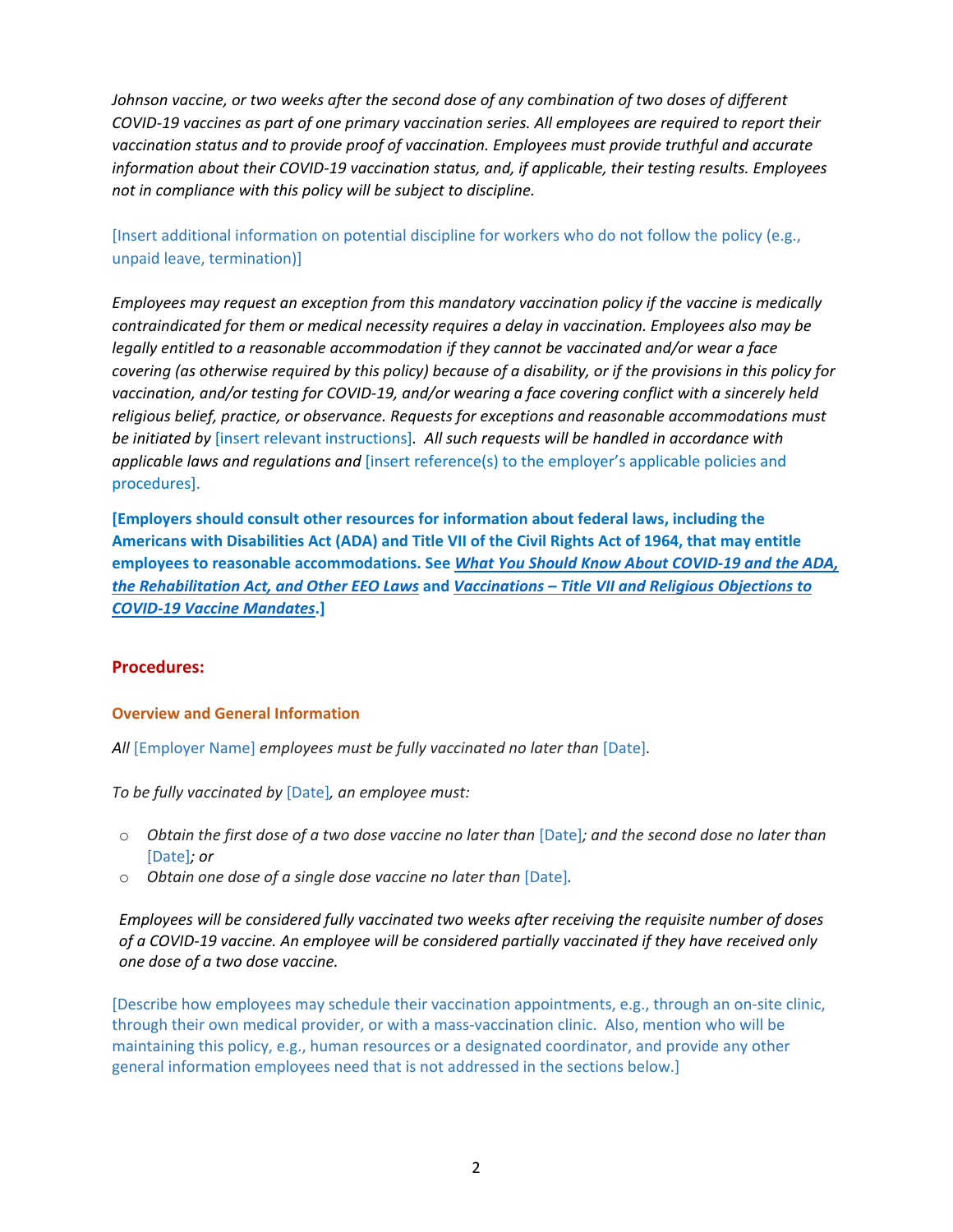## **Vaccination Status and Acceptable Forms of Proof of Vaccination**

**[This section should provide information on how the employer will comply with 29 CFR 1910.501(e) to determine each employee's vaccination status and require vaccinated employees to provide acceptable proof of vaccination.]**

*All vaccinated employees are required to provide proof of COVID-19 vaccination, regardless of where they received vaccination. Proof of vaccination status can be submitted via [insert how employees can* submit vaccination information, e.g., the employer's vaccination portal or in-person at the HR office].

*Acceptable proof of vaccination status is:* 

- *1. The record of immunization from a healthcare provider or pharmacy;*
- *2. A copy of the COVID-19 Vaccination Record Card;*
- *3. A copy of medical records documenting the vaccination;*
- *4. A copy of immunization records from a public health, state, or tribal immunization information system; or*
- *5. A copy of any other official documentation that contains the type of vaccine administered, date(s) of administration, and the name of the healthcare professional(s) or clinic site(s) administering the vaccine(s).*

*Proof of vaccination generally should include the employee's name, the type of vaccine administered, the date(s) of administration, and the name of the healthcare professional(s) or clinic site(s) that administered the vaccine. In some cases, state immunization records may not include one or more of these data fields, such as clinic site; in those circumstances* [Employer name] *will still accept the state immunization record as acceptable proof of vaccination.*

*If an employee is unable to produce one of these acceptable forms of proof of vaccination, despite attempts to do so (e.g., by trying to contact the vaccine administrator or state health department), the employee can provide a signed and dated statement attesting to their vaccination status (fully vaccinated or partially vaccinated); attesting that they have lost and are otherwise unable to produce one of the other forms of acceptable proof; and including the following language:* 

*"I declare (or certify, verify, or state) that this statement about my vaccination status is true and accurate. I understand that knowingly providing false information regarding my vaccination status on this form may subject me to criminal penalties."* 

*An employee who attests to their vaccination status in this way should, to the best of their recollection, include in their attestation the type of vaccine administered, the date(s) of administration, and the name of the healthcare professional(s) or clinic site(s) administering the vaccine.* 

[Describe documentation procedures for employees who are fully vaccinated, employees who are partially vaccinated, and employees who have not yet been vaccinated.]

*All employees must inform* [Employer name] *of their vaccination status. The following table outlines the requirements for submitting vaccination status documentation.*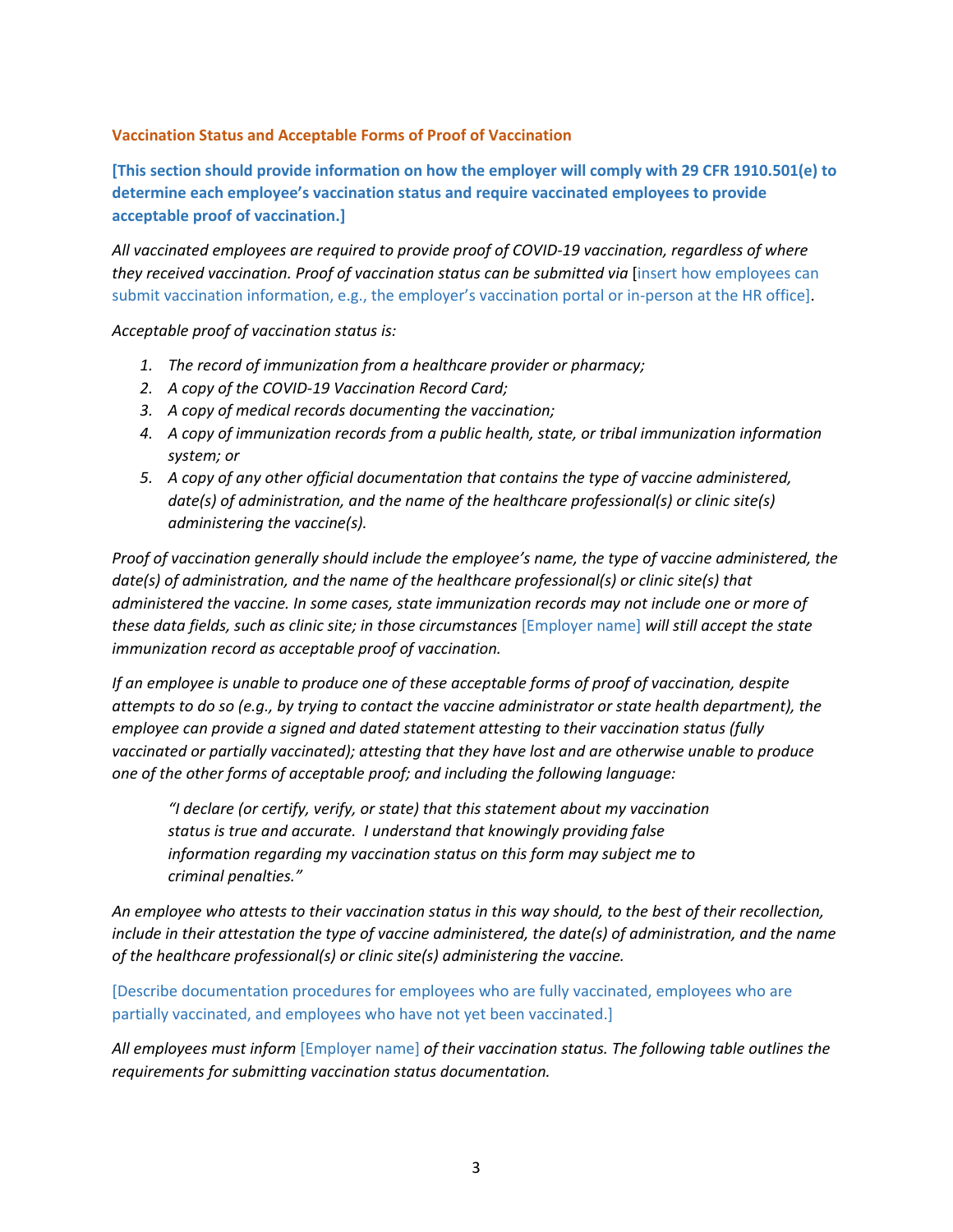| <b>Vaccination Status</b>                                                                   | <i><u><b>Instructions</b></u></i>                                                                                                                                 | Deadline |
|---------------------------------------------------------------------------------------------|-------------------------------------------------------------------------------------------------------------------------------------------------------------------|----------|
| Employees who are fully<br>vaccinated.                                                      | Submit proof of vaccination that<br>indicates full vaccination.                                                                                                   |          |
| Employees who are partially<br>vaccinated (i.e., one dose of a<br>two dose vaccine series). | Submit proof of vaccination that<br>indicates when the first dose of<br>vaccination was received, followed<br>by proof of the second dose when it<br>is obtained. |          |
| Employees who have not yet<br>been vaccinated.                                              | Submit statement that you are<br>unvaccinated.                                                                                                                    |          |

[Employers can set their own internal deadlines to allow for processing. OSHA requires employers to collect all information about employee vaccination status by 30 days after publication of the ETS.]

# **Supporting COVID-19 Vaccination**

**[This section should provide information on how the employer will comply with 29 CFR 1910.501(f) and provide support for employee vaccination, including by providing up to four hours paid time at the regular rate of pay for each of their vaccination dose(s) and reasonable time and paid sick leave for recovery from side effects experienced following any vaccination dose.]**

*An employee may take up to four hours of duty time per dose to travel to the vaccination site, receive a vaccination, and return to work. This would mean a maximum of eight hours of duty time for employees receiving two doses. If an employee spends less time getting the vaccine, only the necessary amount of duty time will be granted. Employees who take longer than four hours to get the vaccine must send [their supervisor] an email documenting the reason for the additional time (e.g., they may need to travel long distances to get the vaccine). Any additional time requested will be granted, if reasonable, but will not be paid; in that situation, the employee can elect to use accrued leave, e.g., sick leave, to cover the additional time. If an employee is vaccinated outside of their approved duty time they will not be compensated.*

*Employees may utilize up to two workdays of sick leave immediately following each dose if they have side effects from the COVID-19 vaccination that prevent them from working. Employees who have no sick leave will be granted up to two days of additional sick leave immediately following each dose if necessary.*

*The following procedures apply for requesting and granting duty time to obtain the COVID-19 vaccine or sick leave to recover from side effects:*

[Describe how an employee should obtain necessary approvals, how to submit requests, how leave is being granted, etc.]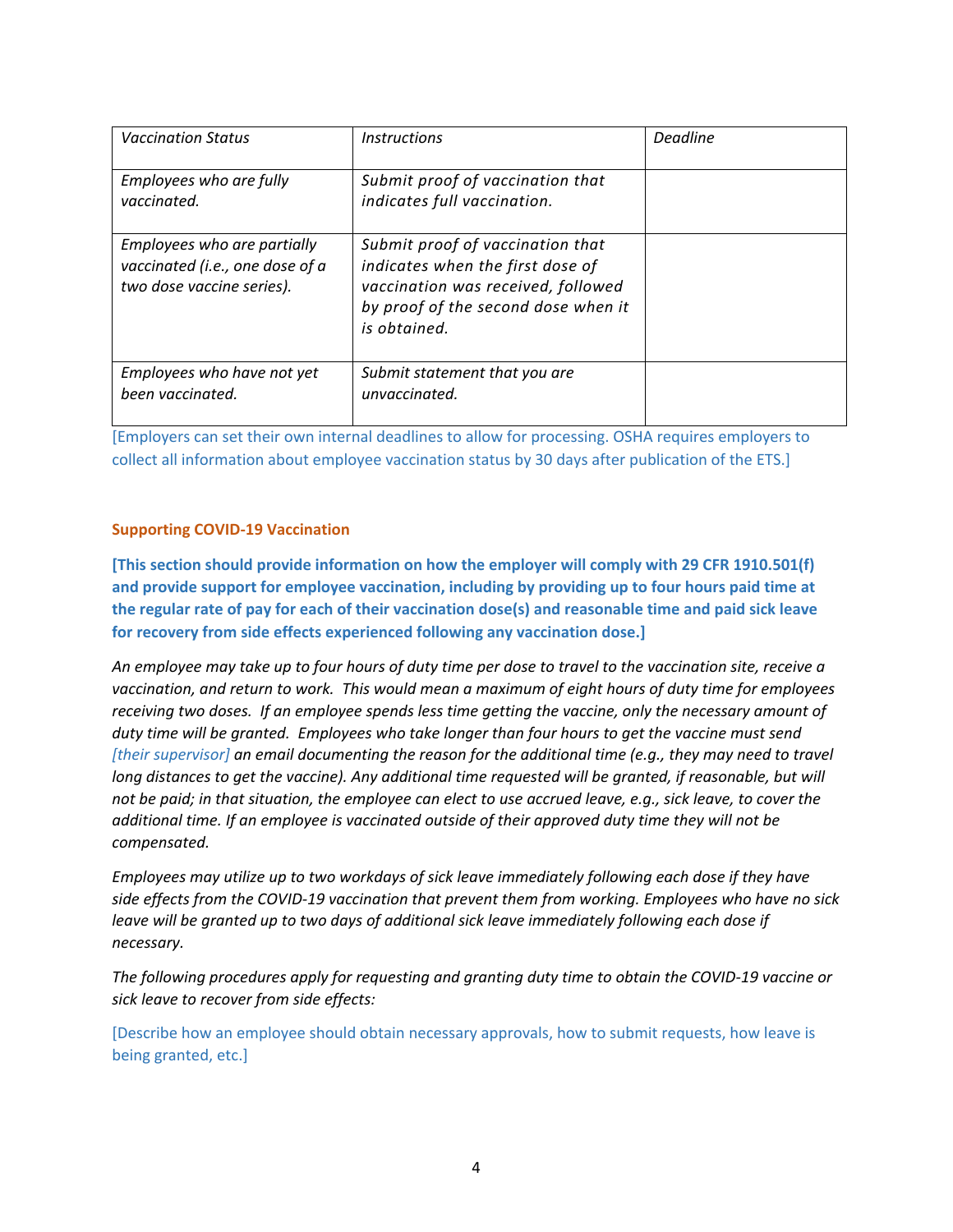## **Employee Notification of COVID-19 and Removal from the Workplace**

**[This section should provide information on how the employer will comply with 29 CFR 1910.501(h), which provides that employers must (1) require employees to promptly notify the employer when they receive a positive COVID-19 test or are diagnosed with COVID-19; (2) immediately remove such employees from the workplace; and (3) keep those employees removed until they meet return to work criteria.]** 

[Employer Name] *will require employees to promptly notify [their supervisor] when they have tested positive for COVID-19 or have been diagnosed with COVID-19 by a licensed healthcare provider.*

[Describe how employees will communicate with the employer if they are sick or experiencing symptoms while at home or at work.]

[Describe any leave policies (e.g., sick leave, Family Medical Leave Act, other policies) that the employer will implement for employees who test positive for or are diagnosed with COVID-19.]

#### Medical Removal from the Workplace

[Employer name] *has also implemented a policy for keeping COVID-19 positive employees from the workplace in certain circumstances.* [Employer name] *will immediately remove an employee from the workplace if they have received a positive COVID-19 test or have been diagnosed with COVID-19 by a licensed healthcare provider (i.e., immediately send them home or to seek medical care, as appropriate).*

[Describe the employer's policies for removing employees from the workplace and any relevant procedures for working remotely or in isolation.]

### Return to Work Criteria

*For any employee removed because they are COVID-19 positive,* [Employer name] *will keep them removed from the workplace until the employee receives a negative result on a COVID-19 nucleic acid amplification test (NAAT) following a positive result on a COVID-19 antigen test if the employee chooses to seek a NAAT test for confirmatory testing; meets the return to work criteria in CDC's "Isolation Guidance"; or receives a recommendation to return to work from a licensed healthcare provider.* 

*Under CDC's ["Isolation Guidance](https://www.osha.gov/sites/default/files/CDC)," asymptomatic employees may return to work once 10 days have passed since the positive test, and symptomatic employees may return to work after all the following are true:*

- *At least 10 days have passed since symptoms first appeared, and*
- *At least 24 hours have passed with no fever without fever-reducing medication, and*
- *Other symptoms of COVID-19 are improving (loss of taste and smell may persist for weeks or months and need not delay the end of isolation).*

*If an employee has severe COVID-19 or an immune disease,* [Employer name] *will follow the guidance of a licensed healthcare provider regarding return to work.*

[Describe the employer's policies for employees returning to work following removal from the workplace.]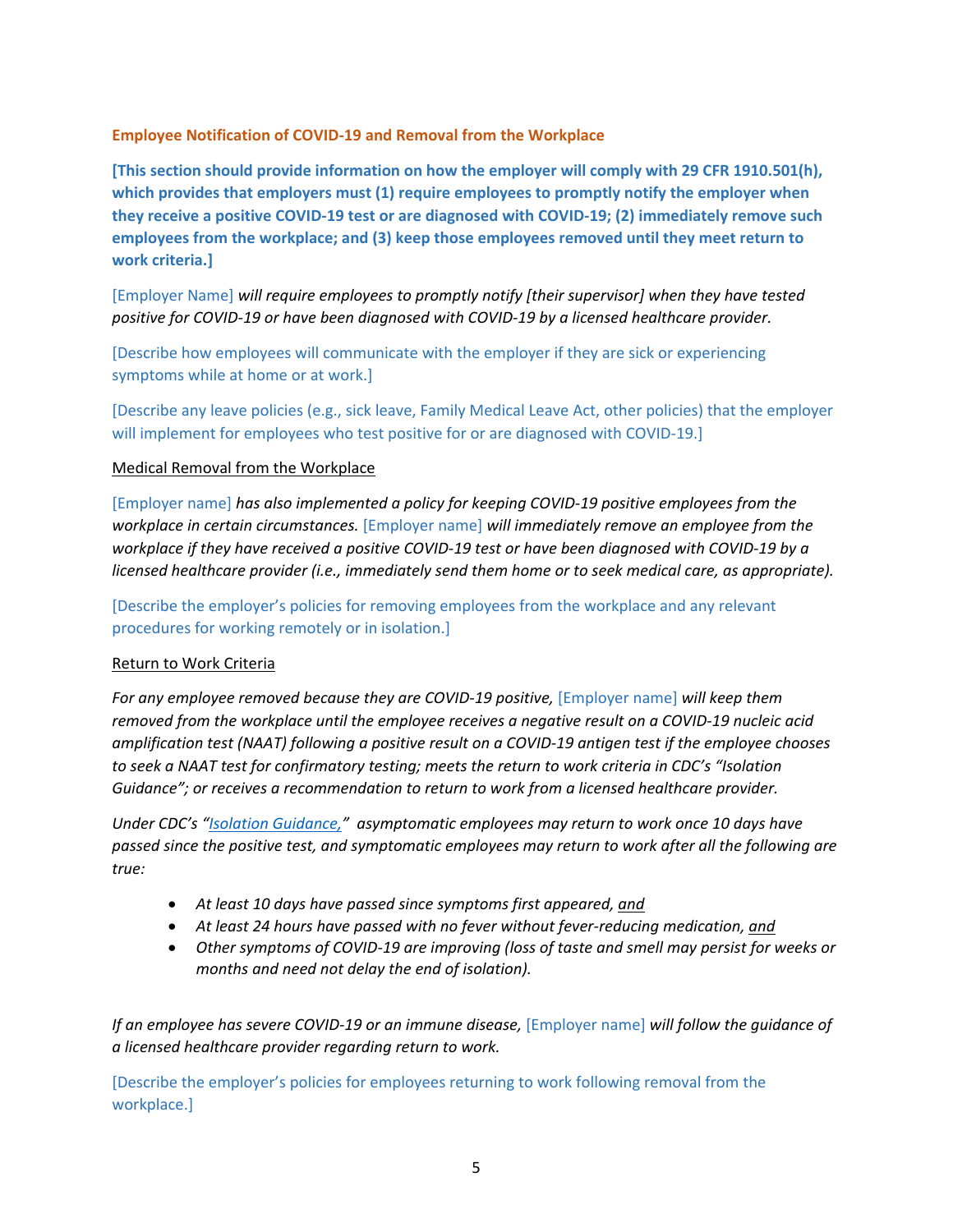#### **COVID-19 Testing**

**[This section should provide information on how the employer will comply with 29 CFR 1910.501(g) and address COVID-19 testing for employees in the workplace who are not fully vaccinated.]**

*If an employee covered by this policy is not fully vaccinated (e.g., if they are granted an exception from the mandatory vaccination requirement because the vaccine is contraindicated for them), the employee will be required to comply with this policy for testing*.

*Employees who report to the workplace at least once every seven days:* 

*(A) must be tested for COVID-19 at least once every seven days; and*

*(B) must provide documentation of the most recent COVID-19 test result to [the supervisor] no later than the seventh day following the date on which the employee last provided a test result.*

*Any employee who does not report to the workplace during a period of seven or more days (e.g., if they were teleworking for two weeks prior to reporting to the workplace):* 

*(A) must be tested for COVID-19 within seven days prior to returning to the workplace; and*

*(B) must provide documentation of that test result to [the supervisor] upon return to the workplace.*

*If an employee does not provide documentation of a COVID-19 test result as required by this policy, they will be removed from the workplace until they provide a test result.* 

*Employees who have received a positive COVID-19 test, or have been diagnosed with COVID-19 by a licensed healthcare provider, are not required to undergo COVID-19 testing for 90 days following the date of their positive test or diagnosis.*

[Describe how employees can fulfill the weekly testing requirement, including where they can get tested, the required schedule for testing, and who will cover the costs.]

#### **Face Coverings**

**[This section should provide information on how the employer will comply with 29 CFR 1910.501(i), which generally requires employers to ensure that each employee who is not fully vaccinated wears a face covering when indoors and when occupying a vehicle with another person for work purposes.]**

*If an employee covered by this policy is not fully vaccinated (e.g., if they are granted an exception from the mandatory vaccination requirement because the vaccine is contraindicated for them),* [*Employer* name] *will require the employee to wear a face covering. Face coverings must: (i) completely cover the nose and mouth; (ii) be made with two or more layers of a breathable fabric that is tightly woven (i.e.,*  fabrics that do not let light pass through when held up to a light source); (iii) be secured to the head with *ties, ear loops, or elastic bands that go behind the head. If gaiters are worn, they should have two layers of fabric or be folded to make two layers; (iv) fit snugly over the nose, mouth, and chin with no large gaps on the outside of the face; and (v) be a solid piece of material without slits, exhalation valves, visible holes, punctures, or other openings. Acceptable face coverings include clear face coverings or cloth face coverings with a clear plastic panel that, despite the non-cloth material allowing light to pass through, otherwise meet these criteria and which may be used to facilitate communication with people who are*